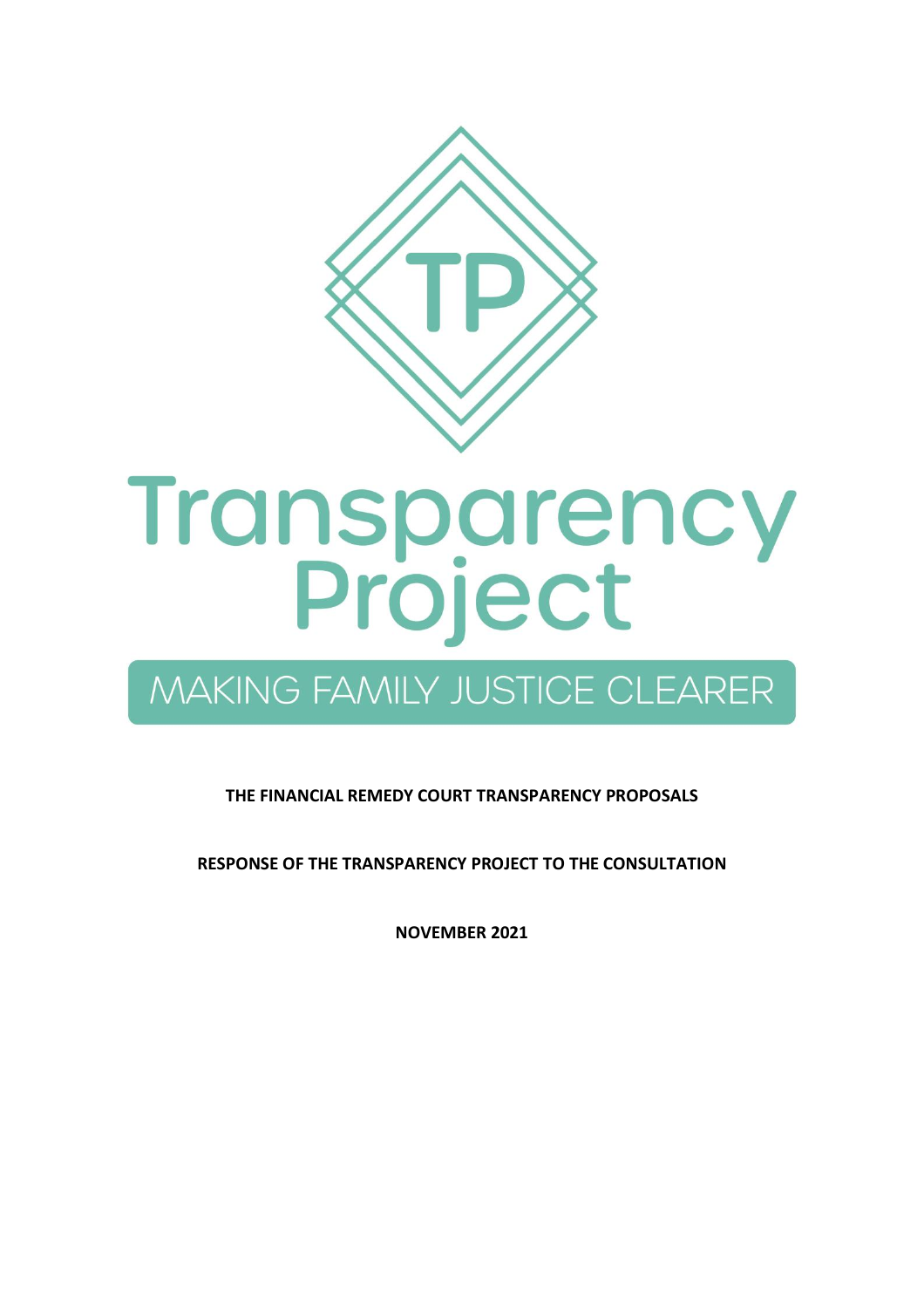#### **THE TRANSPARENCY PROJECT**

- 1. The Transparency Project is a registered educational charity operating in England & Wales, whose charitable objects are:
	- i. To advance the education of the public in the subject of family law and its administration, including the family justice system in England and Wales and the work of the family courts, in particular but not exclusively through the provision of balanced, accurate and accessible information about the work of family courts and the facilitating of public discussions and debates which encompass a range of viewpoints.
	- ii. To promote the sound administration and development of the law in England and Wales, in particular, family law, by encouraging and contributing to the transparency of processes in the family justice system, contributing to public legal education concerning family law and matters of family justice, enhancing access to justice in matters of family law and by such other means as the trustees may determine.
- 2. In short, our objectives are to make family justice clearer.
- 3. The Project has three trustees: Lucy Reed (barrister), Dr Julie Doughty (lecturer Cardiff University), and Paul Magrath (ICLR). Together the trustees authored the first family court practitioner textbook relating to transparency issues (Transparency in the Family Courts: Publicity and Privacy in Practice, Bloomsbury, 2018). In addition, the Project has a core group of volunteers, including family, Court of Protection and media lawyers and academics, and journalists (Jack Harrison, Malvika Jaganmohan, Polly Morgan, Dr Emma Nottingham, Barbara Rich, Louise Tickle, Dr Judith Townend, Alice Twaite). The Project is also supported by a 'pool' of occasional writers (mainly practising lawyers) and guest writers from a range of disciplines and viewpoints.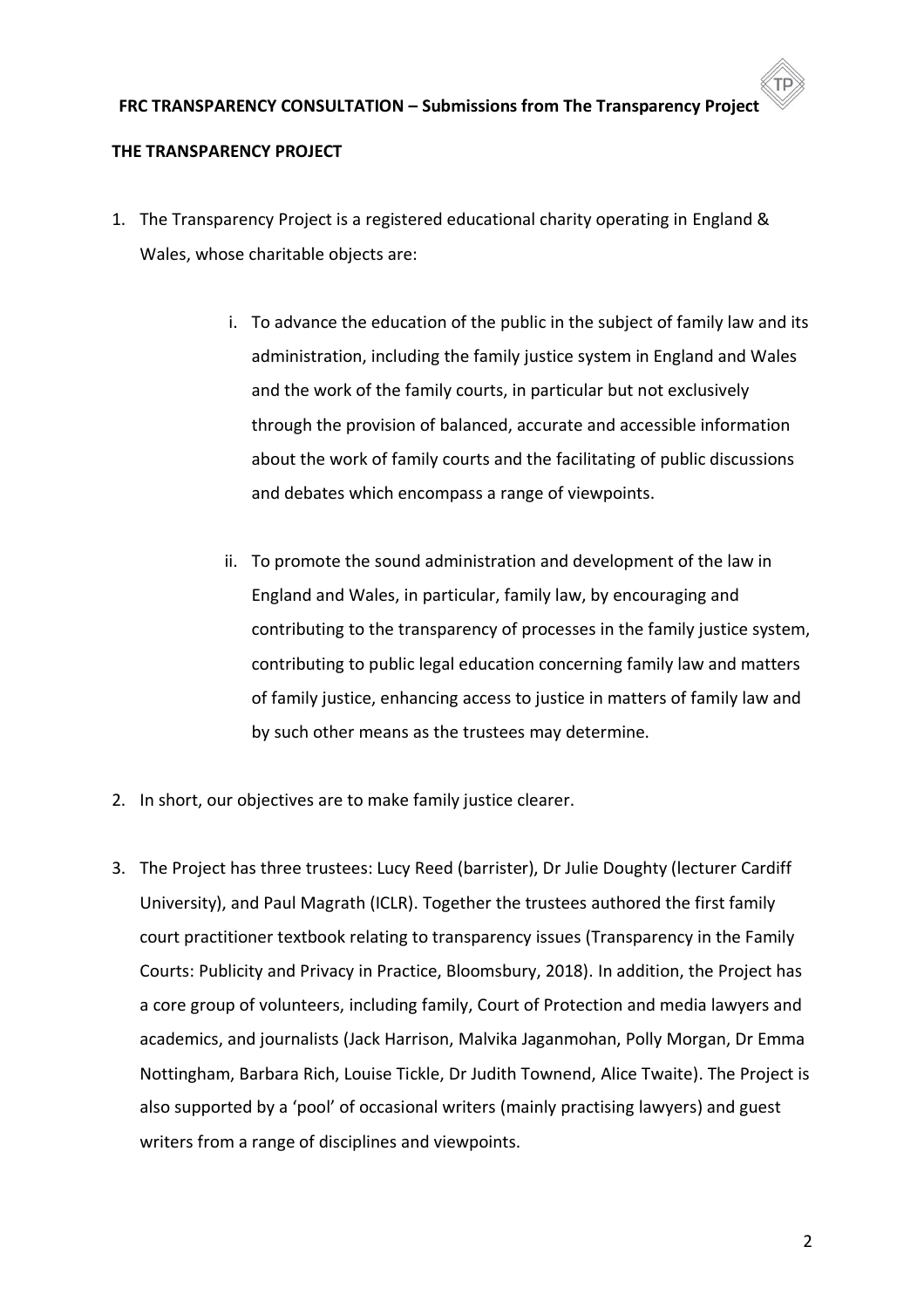4. We made lengthy submissions to the Transparency Review, and our chair, Lucy Reed, gave oral evidence to the review panel in early 2021.

#### **OUR RESPONSE TO THE CONSULTATION - OVERVIEW**

- 5. We welcome the step forward towards greater transparency that the consultation proposes. We welcome the concept of a 'reporting permission order' ('RPO').
- 6. We offer some constructive suggestions about how the proposals might be refined to make them more workable for all participants, based on our collective experience as practising lawyers, and as legal bloggers and journalists who have attended hearings to observe and report. Those suggestions fall under three headings:
	- a. Anonymisation
	- b. Documents
	- c. Guidance
- 7. Anonymisation and documents are considered separately; the issue of guidance is considered throughout.

#### **ANONYMISATION**

8. We note the references to anonymisation *of judgments* in the main body of the consultation document that :

*"…Commonly, the judgment will be anonymised and the rubric may stipulate preservation of the anonymity. Nothing here seeks to alter that regime although anonymisation may be futile if there has been contemporaneous reporting of the proceedings pursuant to the terms of the proposed RPO."*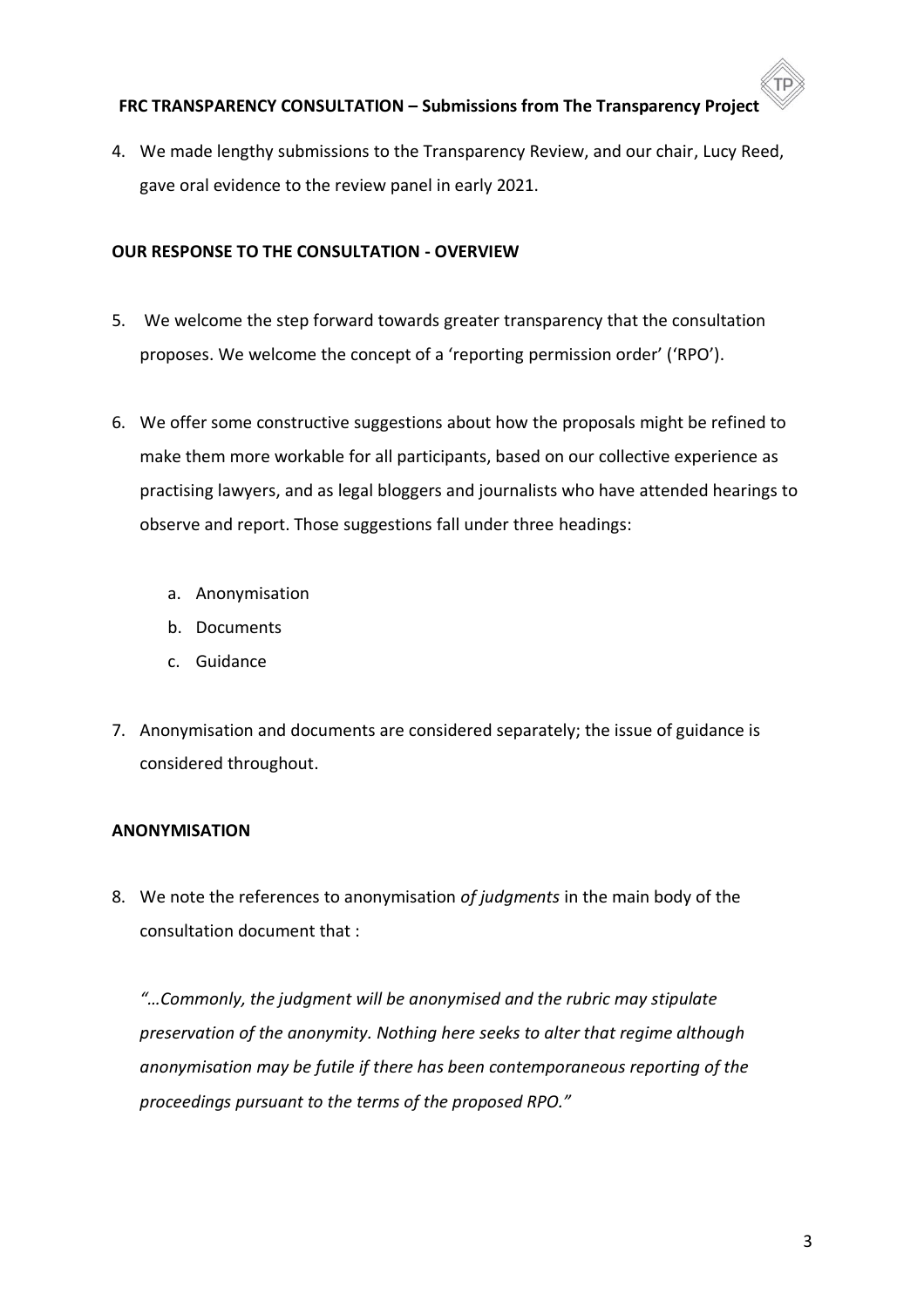- 9. Whether as a natural consequence of prior un-anonymised reporting permitted via the RPO, or as a result of the newly signalled approach in *BT v CU* [2021] EWFC 87 and *A v M* [2021] EWFC 89, it appears that the majority of family cases which are reported / published will now make their way into the public domain without anonymity for the parties.
- 10. We do not take issue with the analysis of the law and principles underpinning this change of practice set out in those judgments, and adopt the comments of Sir James Munby on the topic<sup>1</sup>.
- 11. Whilst the (general) removal of anonymity in this field may be somewhat jarring and counterintuitive, we note that historically (particularly in appellate matters) there has been publication of names of some adults *and* on occasion the minor children, and news reports often feature pictures of family homes and the parties, without apparent cause for alarm. To give just two examples :
	- a. The judgment in Miller and McFarlane includes the following passage : *Kenneth McFarlane and Julia Chocholowska married on 1 September 1984. They lived together for two years before then. There were three children of the marriage, a boy Jamie and two girls Sarah and Helen. They are now aged 16, 15 and 9 years. They are being educated at private schools. During their marriage the parties lived in south west London. They separated in December 2000. So the marriage lasted effectively for 16 years. A divorce decree nisi was made on 22 February 2002 and this was made absolute on 28 May 2003. The parties are now 46 years old.....*

*In addition to the matrimonial home in Barnes, south-west London, the parties had a holiday home in Devon. At the trial the matrimonial home was valued at* 

<sup>1</sup> More Transparency In The Financial Remedies Court, Sir James Munby, 16 November 2021, Transparency Project blog : [https://www.transparencyproject.org.uk/more-transparency-in-the-financial-remedies-court/.](https://www.transparencyproject.org.uk/more-transparency-in-the-financial-remedies-court/)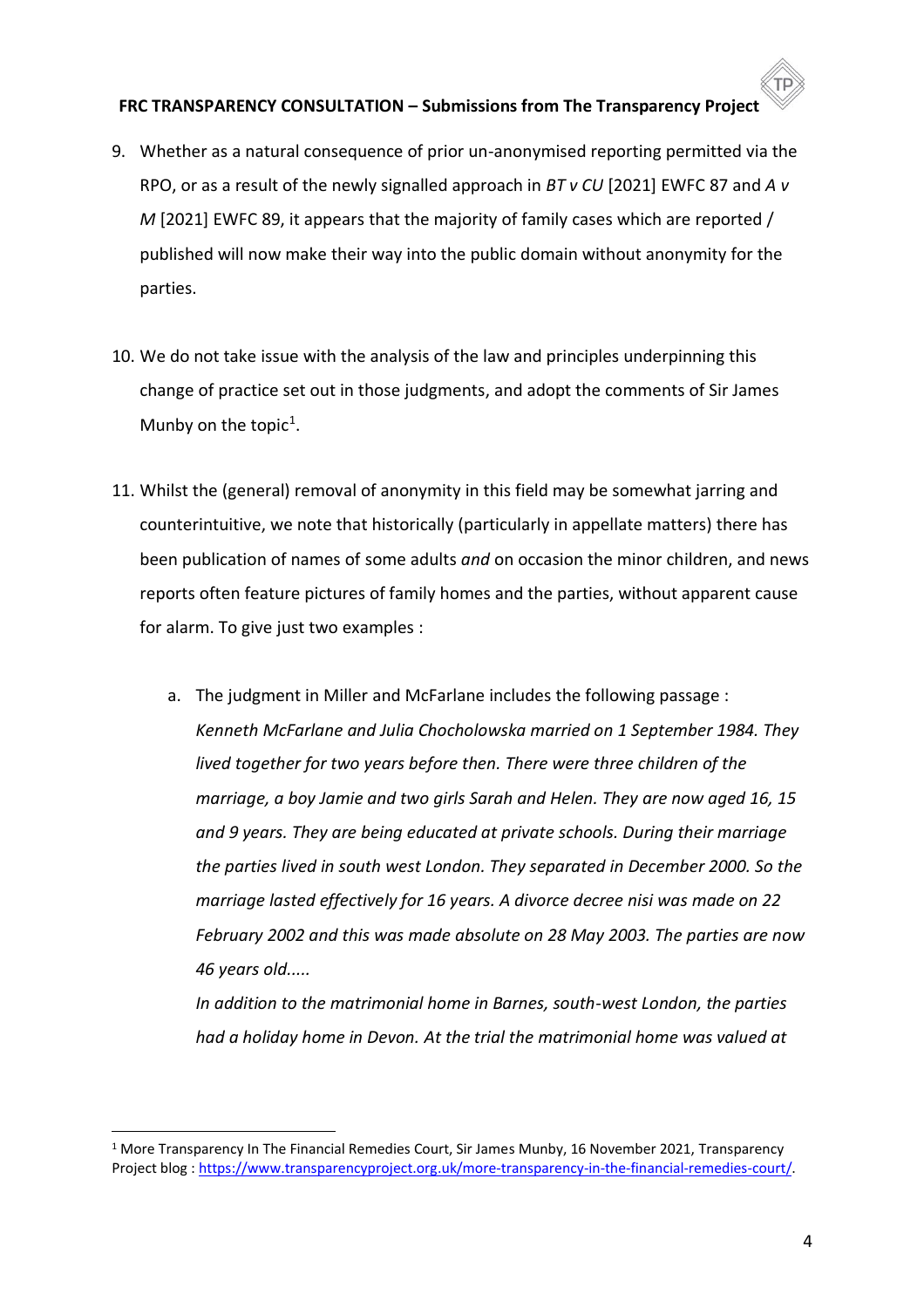*£1.5 million and the holiday home at £255,000. In June 2000 a flat in Clerkenwell, just north of the City, was bought in the husband's name for £415,000.*

- b. News coverage of *Jones v Kernott [2011] UKSC 53* featured pictures of the apparently angry Ms Jones standing outside the former family home with crossed arms. 2
- 12. Nonetheless, whilst on one view this new proposal is doing little more than bringing first instance reporting in line with appellate reporting, as noted in Sir James' blog post, the shift this will represent in practice has come as some surprise to many FR practitioners (and no doubt some litigants), and will be likely to meet with some resistance. Our observations are that little attention has been paid to the question of transparency in FR proceedings to date, and much of the evidence submitted to the Transparency Review (including our own) focused primarily on children matters, as does the main Review document published in October, save for a mention of this consultation and a general endorsement of it.
- 13. We note that the approach to anonymisation that is proposed in FR proceedings is different to that proposed in connection with children matters. We acknowledge that this is at least in part because of the different nature of proceedings, and that the children of the family are (usually) not the subject of or directly concerned with the FR proceedings. However, there is still potential for an indirect impact upon children of the identification of their parents in published judgments or reports in the media about their parents' financial remedy disputes.
- 14. We think it is realistic to acknowledge that the proposals to permit the following facts in conjunction with one another will potentially identify children to their peers and the local community, though that in itself would not necessarily lead to harm :

<sup>2</sup> [https://www.thetimes.co.uk/article/supreme-court-to-decide-how-unmarried-couple-divides-ownership-of](https://www.thetimes.co.uk/article/supreme-court-to-decide-how-unmarried-couple-divides-ownership-of-their-home-ncst8w9mdlx)[their-home-ncst8w9mdlx.](https://www.thetimes.co.uk/article/supreme-court-to-decide-how-unmarried-couple-divides-ownership-of-their-home-ncst8w9mdlx)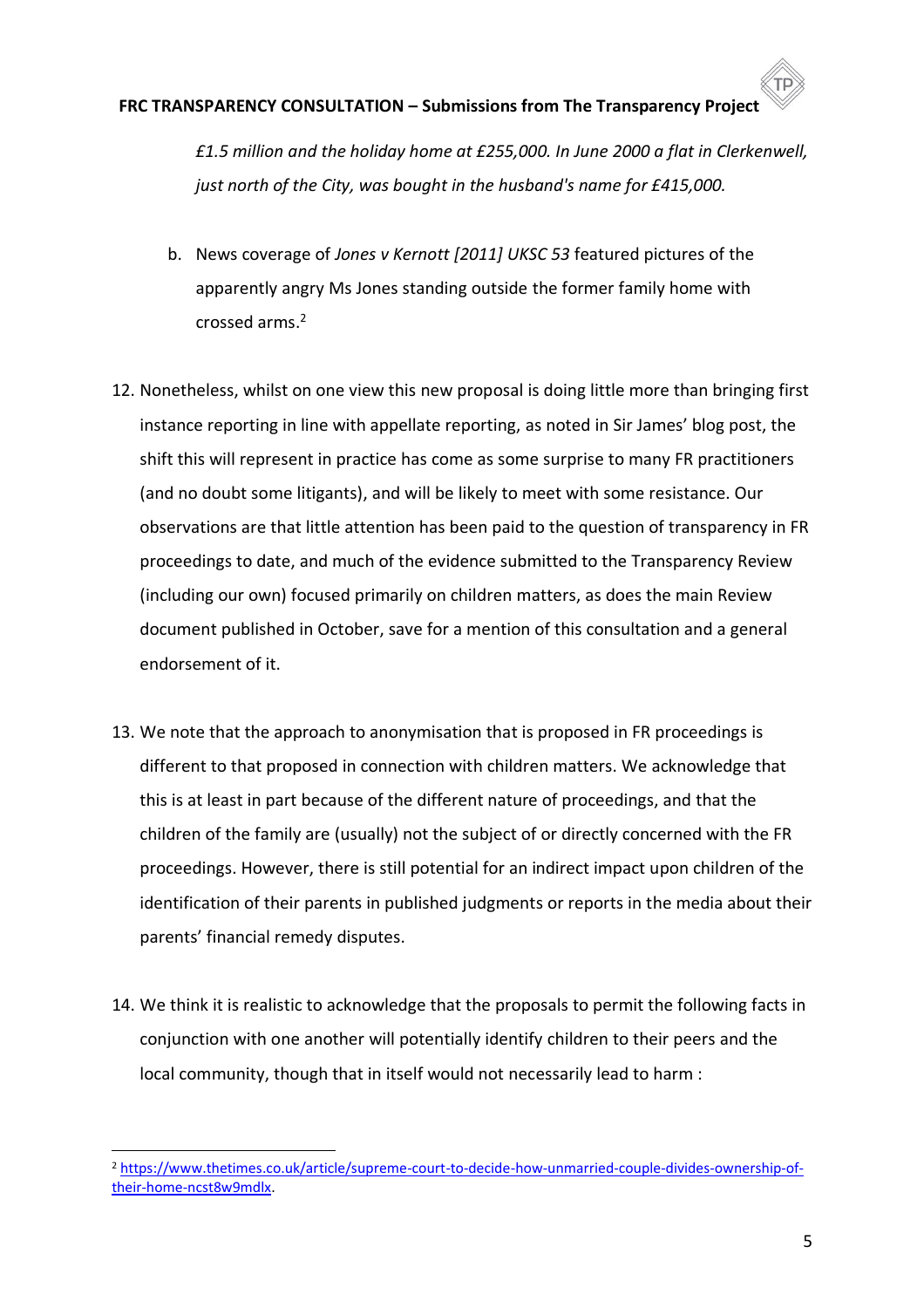- a. Names (and photos) of parents
- b. County in which the family live
- c. Some detail of the assets, presumably including the family home (as to which see below)
- 15. We think that there will need to be some clear guidance as to how to navigate the risks that *might be associated* with the proposed default position *in some cases* involving children, meaning that (for instance) it might be appropriate NOT to permit naming of parents or photographs *in some cases*. In addition, drawing on best practice in connection with children proceedings, there are a number of factual matters relating to children in respect of which the RPO could make clear must NOT usually be published, namely :
	- a. Precise date of birth of child (as opposed to years old)
	- b. Precise town
	- c. Specific date of any incident involving the police, any criminal trial or conviction that may be linkable to the family, for example through press coverage of those matters.
- 16. Whilst consideration could be given to NOT naming the parties in cases involving children or where there are concurrent children proceedings as a generality, we think that would be regressive and would lead to distortion in the publicly available material – the fact is that many cases DO involve families with minor children and it is important that these are represented in the body of published information about the work of the FRC where possible, particularly since cases involving children often involve challenging issues around the respective roles of the parents, their career sacrifices and contributions, and the potential unequal division of assets in small asset / 'needs' cases, which are issues of general public interest (even if not always obviously newsworthy).
- 17. We think that parties, judges and lawyers are likely to find it useful to have further clarification by way of guidance as to how to deal with anonymisation :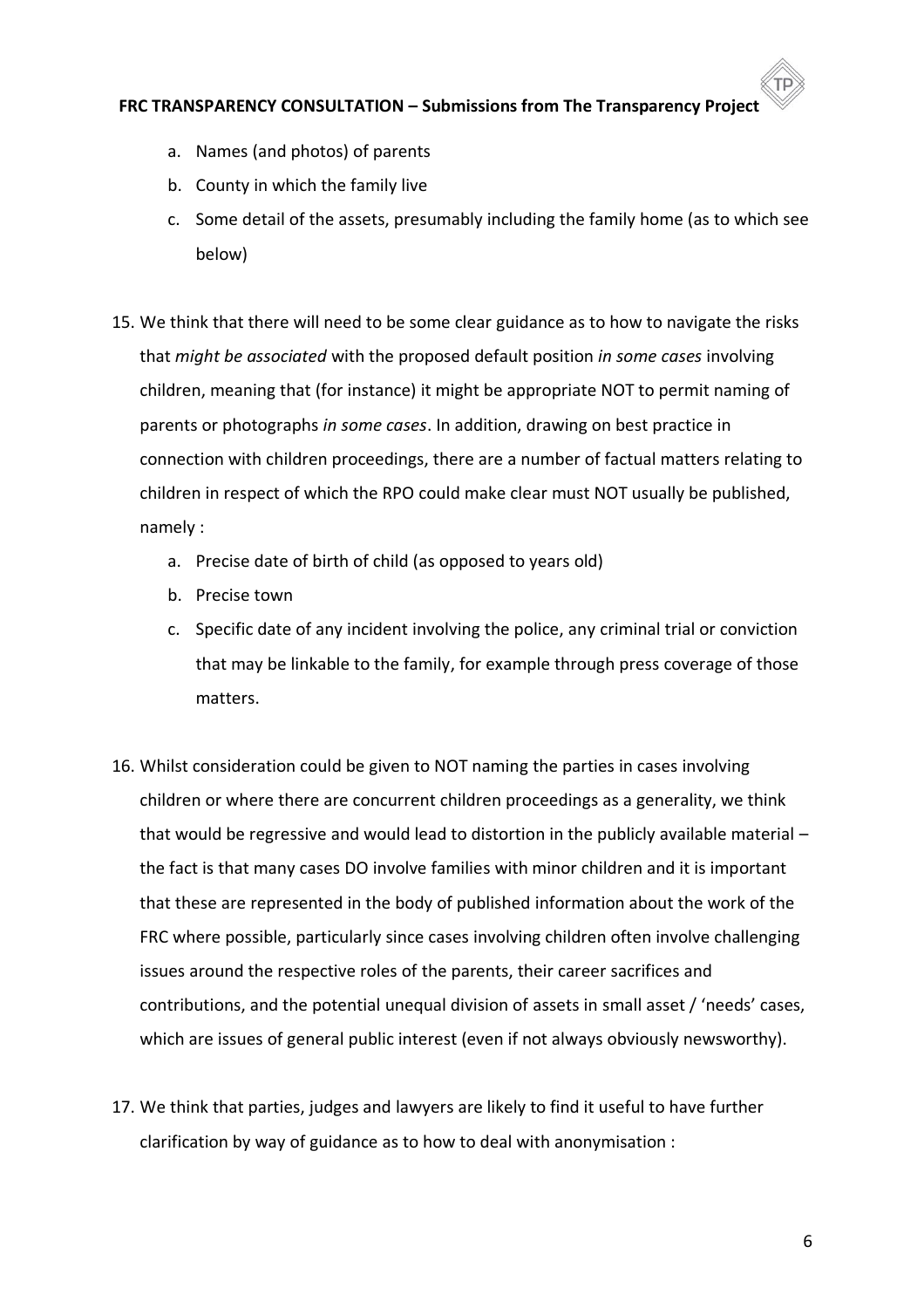- a. Where there are minor children of the parties and where there are concurrent children proceedings;
- b. Where the children of the parties are likely to be particularly adversely affected by publicity that might lead to their identification by peers and members of their local community (for example children who have particular vulnerabilities);
- c. Where the issues or evidence is particularly sensitive (e.g. conduct issues such as domestic abuse, although these may be both sensitive and may hold particular public interest);
- d. Where there are prospective or ongoing criminal proceedings touching upon or relating to live issues within the FR proceedings;
- e. Where there are issues of commercial sensitivity or security risk to an individual;
- f. How to deal with anonymisation where that might lead to identification of third parties such as extended family members or business partners;
- g. The need generally to conduct a parallel analysis of the sort set out in *Re S (A Child) (Identification: Restrictions on Publication)* (HL(E)) [2005] 1 AC 593, [2004] UKHL 47, §17, in cases where identification is contentious, and based on the particular facts of the case;
- h. We would also draw attention to the principles in *Murray v Big Pictures Ltd* [2008] EWCA Civ 446 that children of famous or celebrity parents have a reasonable expectation of privacy, which may need to be considered before moving on to the exercise of balancing Articles 8 and 10.
- 18. We note that the President intends to revise and reissue the existing guidance on transparency and publication in general, and we suggest that these issues are dealt with in composite guidance.
- 19. Quite apart from assisting the parties to further the overriding objective by dealing with issues relating to reporting of proceedings expeditiously, the provision of guidance in these areas will no doubt assist lawyers to give sound advice and parties to make informed decisions as regards their options if concerned about privacy issues, for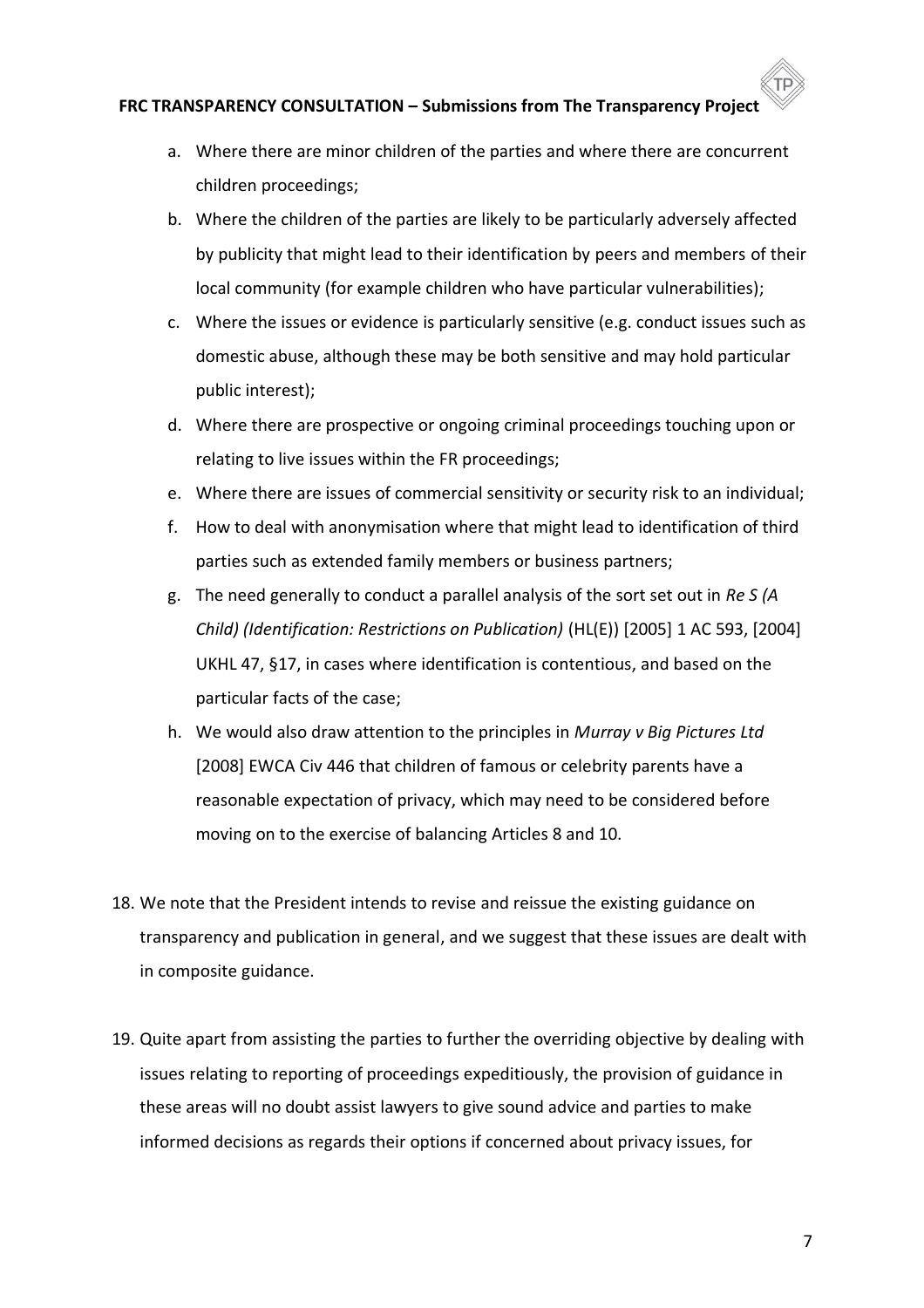## **FRC TRANSPARENCY CONSULTATION – Submissions from The Transparency Project** example whether they should use NCDR vehicles to resolve their dispute (if they are able to do so).

#### **DOCUMENTS**

- 20. We endorse the concept behind proposals to give greater access to reporters (by which we mean bloggers and media) of documents that will assist them in understanding the proceedings and in reporting them accurately.
- 21. We are not convinced that the RPO as currently drawn will work smoothly in practice. We think it likely that it will lead to unnecessary points of contention, that the court and parties will then need to deal with. We would like to suggest some modifications to the structure and terms of the draft RPO to assist.
- 22. Generally speaking, when our journalist and legal blogger members attend hearings, we are greatly assisted by having access to documents before the hearing, which give us the shape of the case and the main issues and areas of contention. We are unlikely, in advance of most hearings, to have time to read in deeply (though of course, this might not apply in all cases). It may be that in some cases additional documents will be required subsequently in order to support accurate reporting.
- 23. The RPO gives an entitlement in all cases to any reporter to ask for a significant volume of material, leaving the parties to object if they see fit. We think that the parties will be very likely in many cases to object; the broader the range of documents that reporters are entitled to see the greater the rate of objection likely. We understand anecdotally that since Covid restrictions a greater number of FDAs are being resolved without the attendance of the parties being required (virtually or otherwise) because parties are working constructively together to agree directions. We are worried that if there is a high rate of objection raised to documents being provided to reporters then hearings will need to be kept in the list or reconvened in order to deal with such issues, where otherwise the costs and court resource would be saved.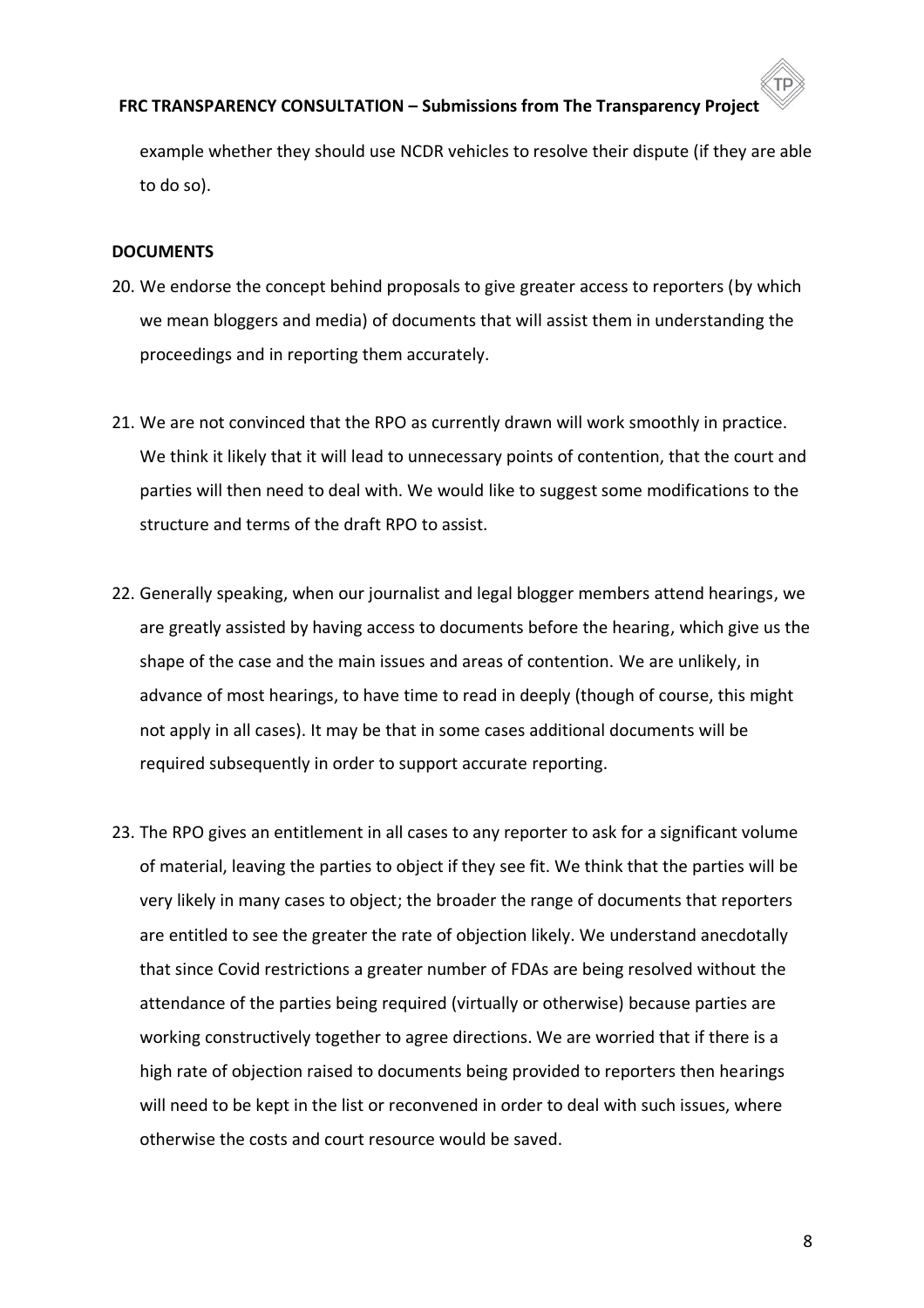- 24. The basis on which the parties may object is drawn widely and in subjective language. Pursuant to §4.e. a request can be rejected wherever the party (or their lawyer) 'considers' that it is 'exorbitant, unfocused or otherwise disproportionate'. Although this is redolent of the 'just exceptions' provisions (historically?) used in the questionnaire process, it is the party's lawyer (or the litigant if in person) who may unilaterally determine what is and is not 'exorbitant' etc. As worded, that person may merely assert exorbitance or a lack of focus etc. in order to reject a request outright (though we note that §6 of the order does anticipate that the court will deal with the question of whether a rejection was 'reasonable' at the FDA).
- 25. We suggest that §4.e. should be reworded to clearly state that a party may *object* to a request for documents which is *asserted* to be *disproportionate in volume or to represent a disproportionate interference with the parties (or children's) Article 8 rights*. We do not think the term 'exorbitant' adds anything to 'disproportionate'.
- 26. As regards provision to reject (or object to) a request that is 'unfocused'. Respectfully, we cannot see how a reporter, who knows nothing of a case, has no prior access to documents, and who may not be able to use technical language to identify particular categories of documents, can be expected to produce a 'focused' request. For example, most journalists will not know what a 'Form E' is, nor what will or should be attached to it. Nor will journalists necessarily appreciate the distinction between 'filed' documents and other documents.
- 27. We suggest that the risk of the parties being troubled by requests lacking in focus can be mitigated by providing for specified documents to be provided on initial request, which would in turn facilitate informed and focused further requests, where appropriate. If *further* requests are 'unfocused' they are probably also 'disproportionate' and an objection could then properly be made. Whilst there may still in some cases be additional time spent dealing with such a dispute we think this would arise in far fewer cases and would be capable of being more efficiently because the requesting reporter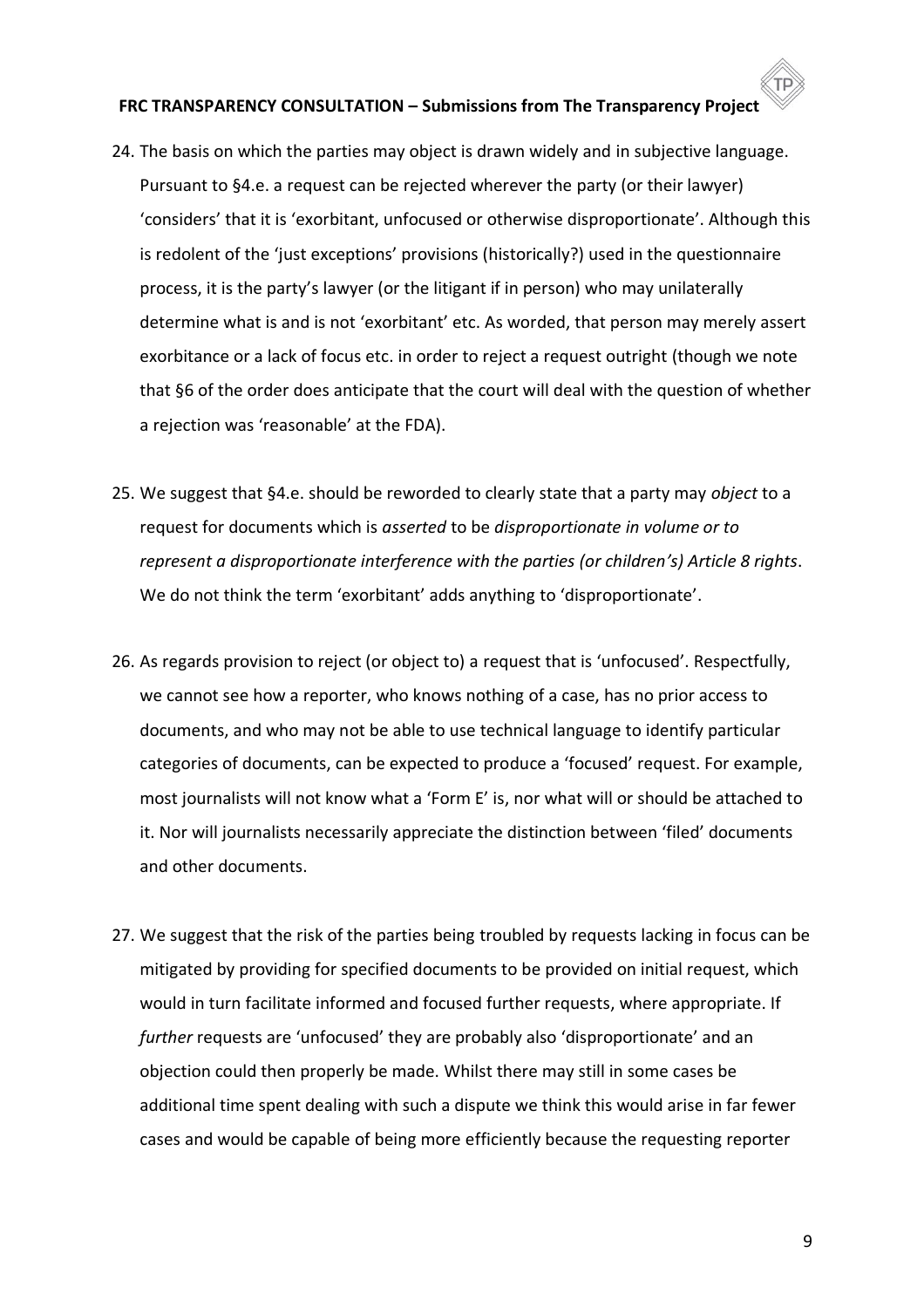## **FRC TRANSPARENCY CONSULTATION – Submissions from The Transparency Project** would have some base information upon which to advance their request and make submissions.

- 28. We think an email sent pursuant to §4.e, as revised, should trigger judicial consideration of the reasonableness objection, but respectfully suggest that the order should provide for that exercise to be carried out prior to the FDA on paper where practical and appropriate, both to save time and costs and to enable the reporter if possible to access and digest the materials in question before the hearing itself. We recognise that a number of practical issues may arise here (not least judicial resource) but think that there should be a clear flag that courts will be encouraged to deal creatively and flexibly with any objections to best further the overriding objective *and* the interests of open justice.
- 29. The structure of the RPO is complicated and difficult even for lawyers to follow. If we understand it correctly :
	- i. a reporter may request copies of any filed document from each party (whether or not it contains 'protected information' as defined in §5),
	- ii. a party may reject the request on grounds that it is exorbitant, disproportionate or unfocused,
	- iii. when documents are provided, the providing party must flag which ones contain 'protected information' and which therefore are subject to the proviso which restricts the extent to which those documents can be quoted from,
	- iv. The reporter must then work out which parts of which documents can and cannot be reported, with reference to the RPO, and in particular the proviso.
- 30. The description of what documents are in fact required to be disclosed on request (subject to §4.e.) is not sufficiently defined. We think there is a risk that, without very careful reading, reporters (or lawyers) may mistakenly interpret the documents listed in §5 as a list of documents that a reporter is entitled to request, rather than a list of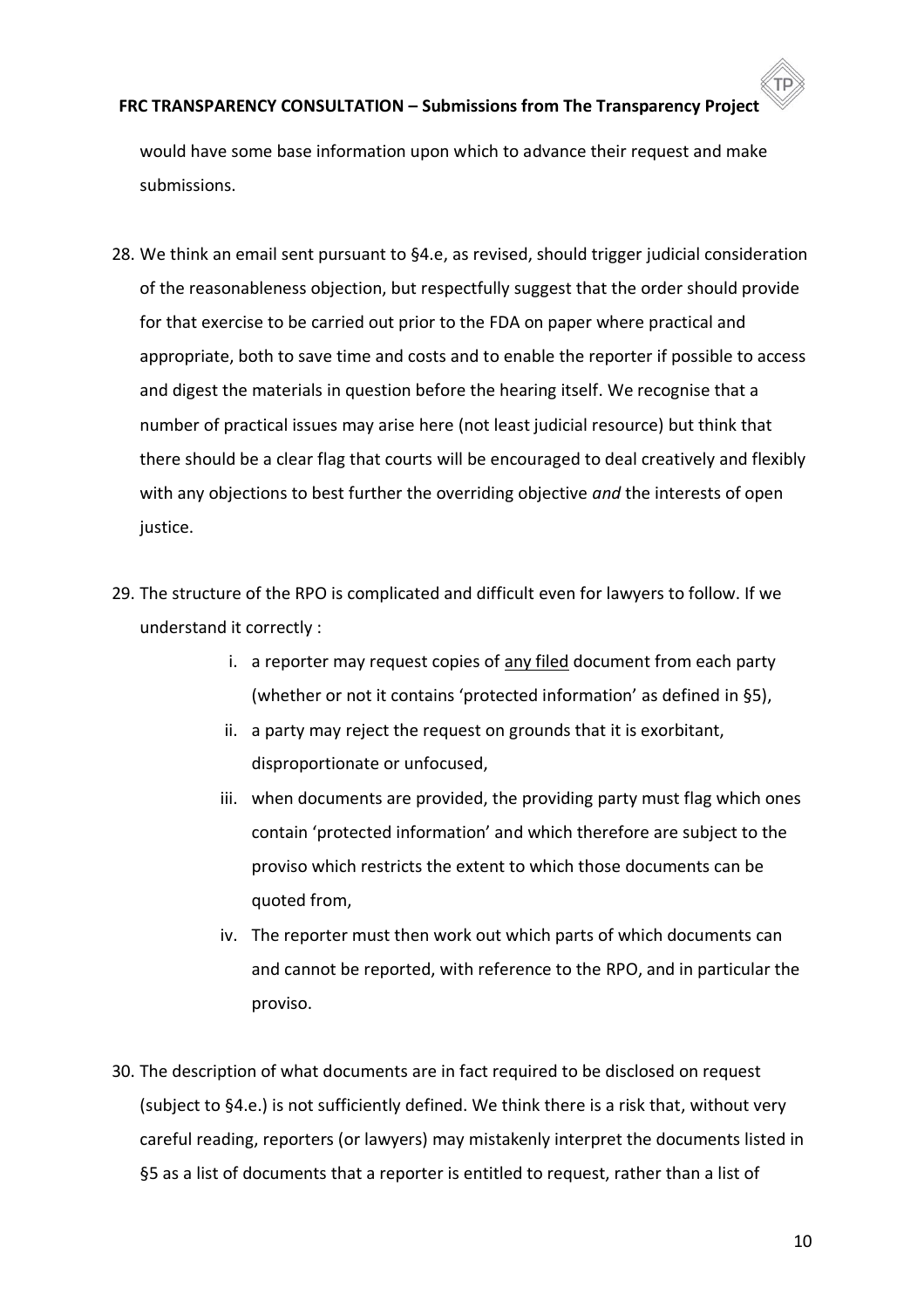documents which are subject to distinct restrictions on publication, as a result of them having entered the case as a result of compelled disclosure.

- 31. As currently drafted, a reporter would be entitled to request disclosure of the primary evidence such as bank statements and credit card statements, payslips and the like. We foresee a very great likelihood of entirely legitimate objection to such disclosure in many cases. That is not to say that there will be no cases in which it is appropriate for those documents to be disclosed to reporters, but in the vast majority of cases we think that broader disclosure will neither be necessary nor justified (at least in the first instance) and moreover, will potentially drown a reporter whilst placing a data protection responsibility on them that they may not welcome. Alternatively, such a request may place the parties in the position of having to undergo a costly and time-consuming process of redaction of personal data, such as bank account numbers etc.
- 32. We are conscious that the primary records that form a part of financial disclosure might well include detailed information about an individual's movements and habits, their spending patterns, their lifestyle, and much information of no relevance to the proceedings or any legitimate reporting of it. We anticipate that many separating spouses would find this intrusive and would be concerned about a stranger having access to this material as a matter of course, and they may be concerned as to how it might be deployed and how securely it would be kept. With respect, we are not sure it is justifiable as a generality.
- 33. We think that it would be helpful for reporters and lawyers if the order were to identify categories of documents which are required to be filed and which should be disclosed to reporters on request. We do not think that those documents should include the primary documentary evidence, such as bank statements and payslips etc i.e. the exhibits to form E or questionnaires. We think the list should include :
	- a. Practice Direction documents i.e. case summaries, chronology, statement of issues, position statements, skeleton arguments, schedules of assets

11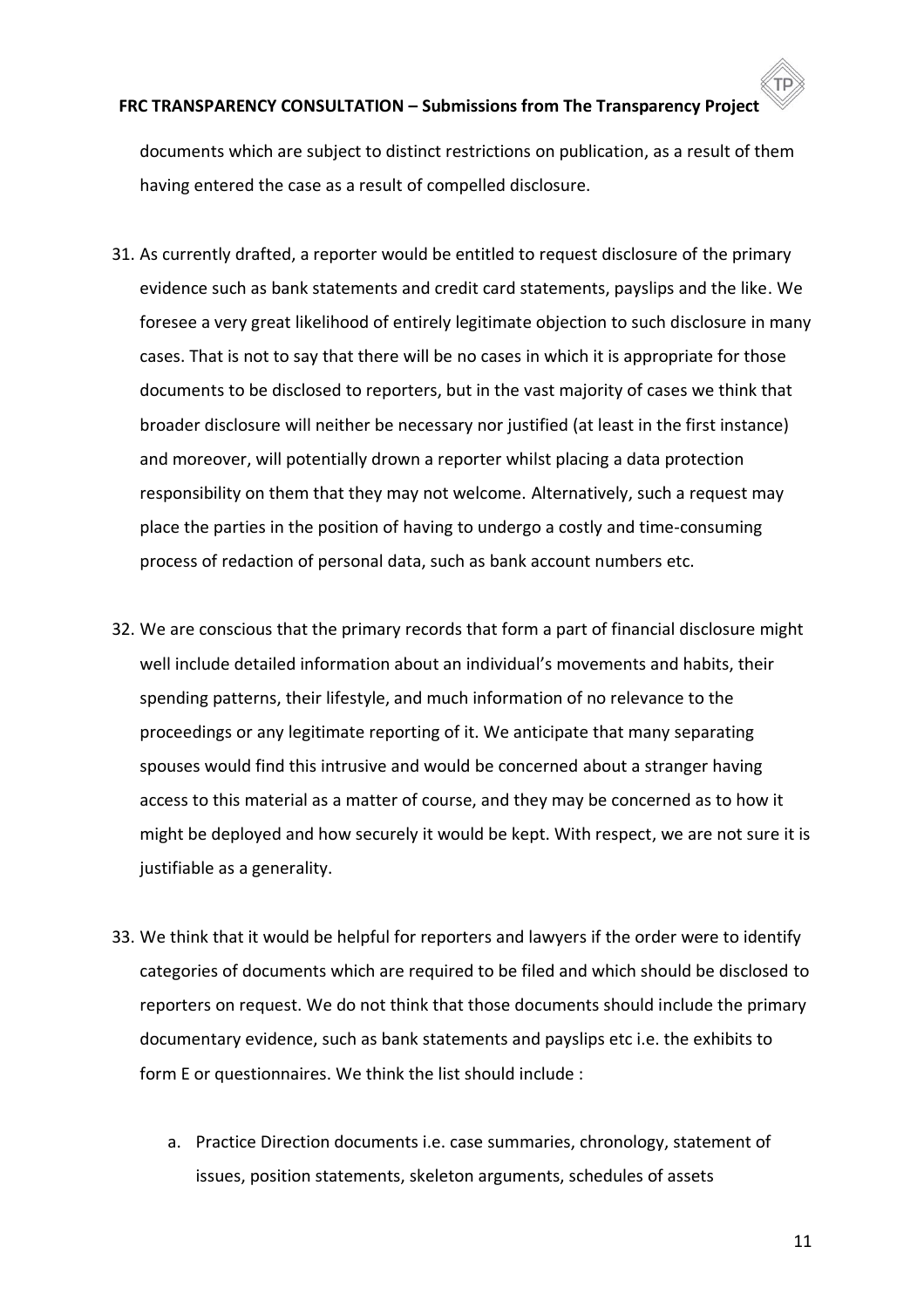- b. Forms E (without exhibits)
- c. Responses to questionnaire (without exhibits)
- d. Any part 25 witness statements.
- 34. These are the sorts of documents which are most likely to be of use to reporters, first to help them decide whether they want to invest time in attending, secondly to help them understand the hearing and thirdly to help inform a decision as to whether there are further documents that they wish to see, and to be able to formulate a focused request for those documents and an explanation of why this is justified in the particular case. We think this approach would represent a better use of the resources of the court, the parties and reporters.
- 35. We also note that no process is laid down for how an objection should be dealt with for example at the next hearing, or beforehand? On paper or at a discrete hearing? How should the reporter's representations be fed into the process? If a significant volume of material is sought, but this material requires heavy redaction, the invidious choice for the judge may be between adjourning the hearing or denying the reporter access to otherwise useful material from the case.
- 36. We have struggled to make sense of the restrictions in connection with protected information. Again, it is difficult, particularly for a lay person to track through the logic of the order from paragraph 2 (what is permitted) to paragraph 3 (a prohibition on reporting any information given under compulsion) to paragraph 5 (which defines that material as 'protected' to the proviso (which sets out an exception to the absolute bar on referencing protected information back in paragraph 3.
- 37. Moreover, we are not sure in practice what the 'proviso' below §5 does and does not permit, and we anticipate therefore that reporters will find it difficult to be sure that they are on the 'right side of the line' when attempting to report within the terms of the order.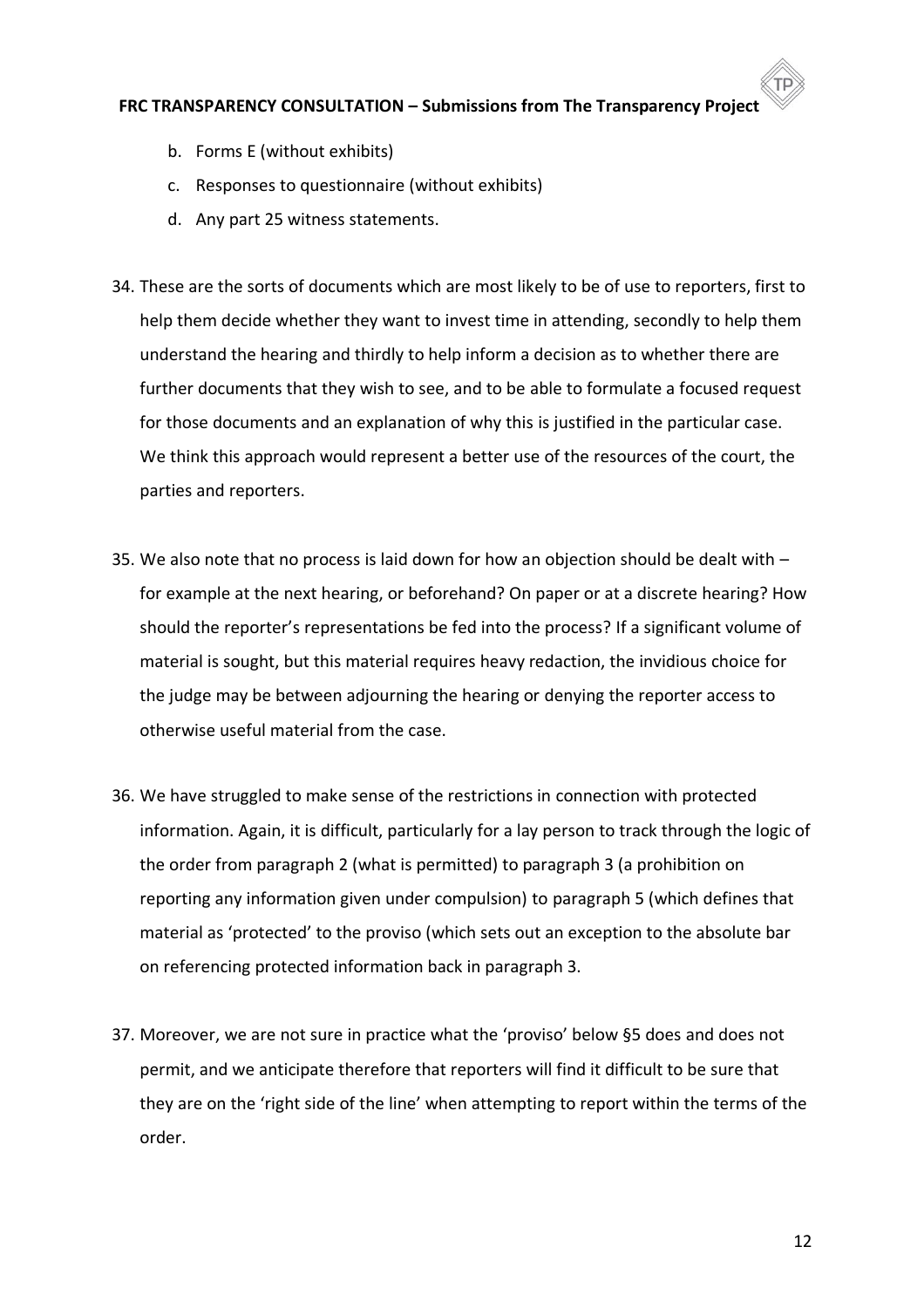- 38. In particular, we are unclear as to how 'a broad description of the types and amounts of the assets, liabilities, income, and other financial resources of the parties, without identifying the actual items, or where they are sited, or by whom they are held' should be interpreted in practice.
- 39. If the asset being described is the former matrimonial home, can it be described as a 20 bedroom mansion (or 3 bedroom semi) in Berkshire? Can the reporters say it is in Windsor? Can the street be named? Can a picture be shown? An aerial picture? Which of these would amount to 'identifying the asset' or 'where [it is] sited'? We think it is likely that this wording was aimed at not identifying particular business assets e.g. company X or shares in Y, and possibly also at identifying a property by postal address as opposed to general location – and we think the limitations in the proviso need to be redrawn in more concrete terms so as to be clear to those required to work them in practice.
- 40. We note that the second limb of the proviso refers back again to §5a. to e. but not to §5.f. We think that the different treatment of oral evidence and of submissions should be explicitly set out in the order. We think that reporters (and others) may miss or misunderstand this important distinction. We wonder if the order could be more simply expressed to reflect that a reporter may not report the contents of the documents provided save
	- a. to the extent the proviso permits,
	- b. as referred to in court in evidence or submissions, or in a skeleton argument, position statement or case outline (or other appropriate list of documents)
	- c. to the extent the information is already in the public domain.
- 41. We also suggest that some thought may need to be given to the fact that schedules of assets arguably fall under §5d, but may be part and parcel of written submissions under §5.f – does the second limb of the proviso apply to these or not?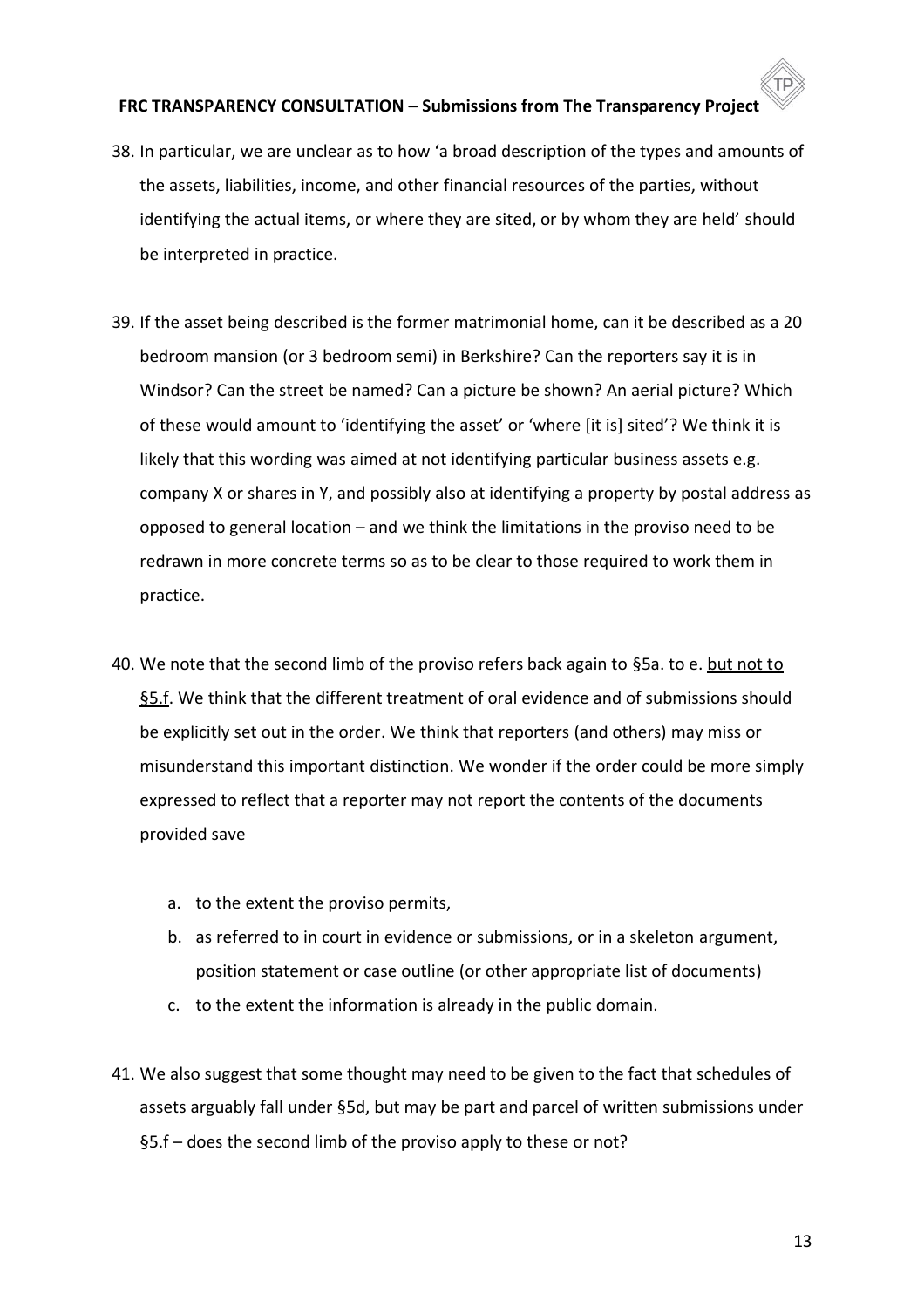- 42. Additionally, we are not sure that reporters will necessarily know what an 'open proposal' is, though perhaps that matters less since they are unlikely to have access to or hear reference to without prejudice proposals.
- 43. In fact, there are a number of pieces of terminology used in the RPO which, although familiar and self-explanatory to lawyers, may not be comprehensible to reporters – we suggest that plain English is used insofar as possible, and that where this is not possible some sort of glossary or key should be provided (whether in related guidance or at the foot / explanatory note to the RPO). Examples of such terms are : 'open proposal', 'filed', 'form E', 'E1' etc – and 'information derived from Form E' etc (which presumably means 'exhibited to Form E' etc), 'pre-action disclosure'.
- 44. The framing of the proviso connects back to the points we make about anonymisation and the potential identification of children by peers.
- 45. Overall, we think the RPO is quite challenging to interpret, and think it would benefit from structural simplification.
- 46. We are also not sure how the court proposes to ensure that the undertaking to destroy documents after 6 months is adhered to. We think that guidance should specify the mechanism through which compliance will be notified to the court and parties (for example whether the court will the court forward a certificate filed by the reporter to the parties or whether it should it be filed and served simultaneously) and what action should be taken in default of compliance.
- 47. We would welcome clarification of whether the expectation that judges publish 10% of all judgments will apply to FRC judges and if so which judges and which judgments (e.g. all judgments or only those already in writing or going to be transcribed anyway as per the 2014 guidance?) – for the avoidance of doubt we think it should, and we are particularly keen to see publication of judgments at DJ level which are likely to be far more representative of the sorts of scenarios facing most families and the work of the